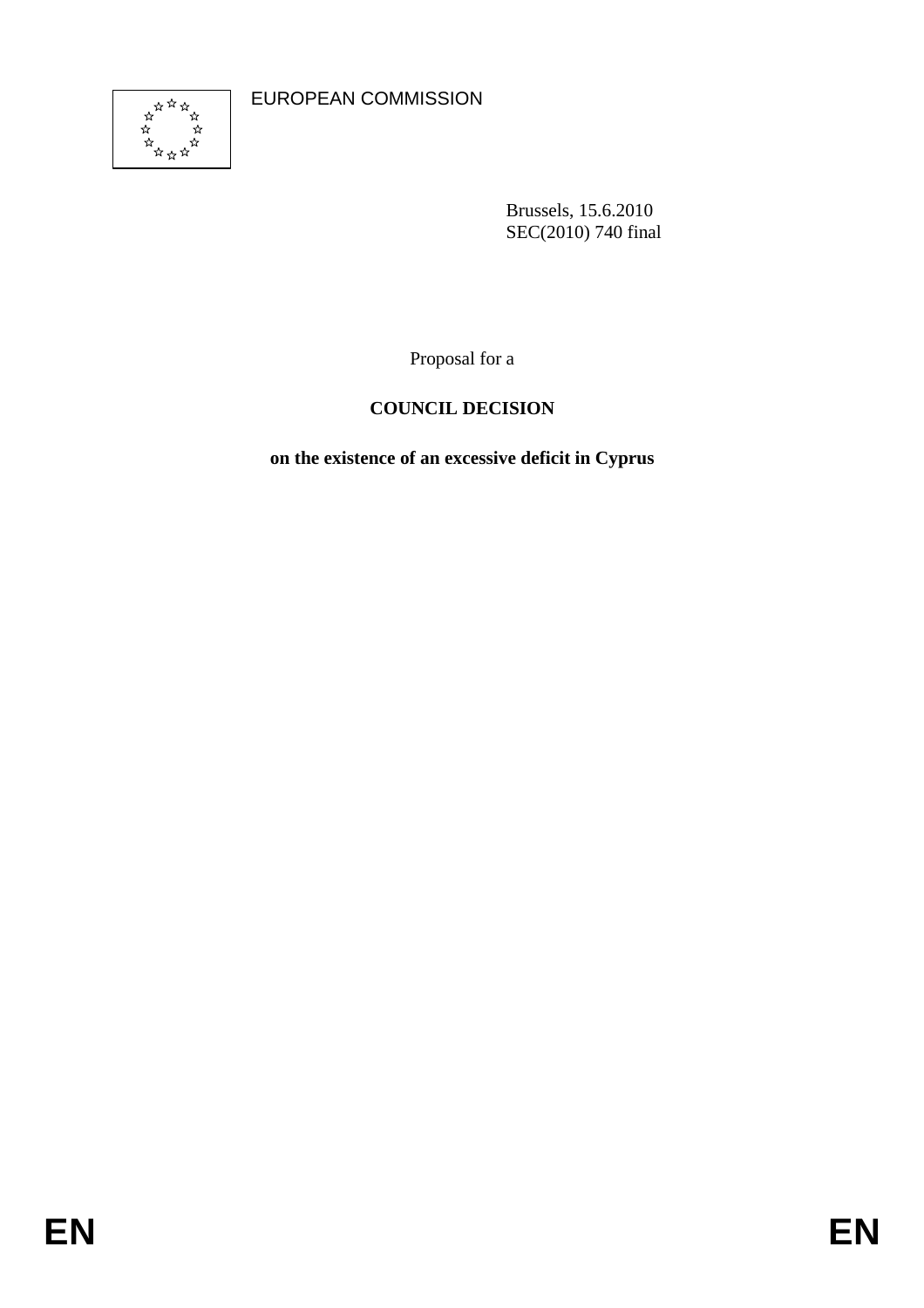# **EXPLANATORY MEMORANDUM**

#### **1. THE APPLICATION OF THE STABILITY AND GROWTH PACT IN THE CURRENT CRISIS SITUATION**

Many EU countries are presently facing general government deficits above the 3% of GDP reference value set in the Treaty. The often strong deterioration in the deficit as well as the debt positions must be seen in the context of the unprecedented global financial crisis and economic downturn in 2008/09. Several factors are at play. First, the economic downturn brings about declining tax revenue and rising social benefit expenditure (e.g. unemployment benefits). Second, recognising that budgetary policies have an important role to play in the current extraordinary economic situation, the Commission called for a fiscal stimulus in its November 2008 European Economic Recovery Plan (EERP), endorsed by the European Council in December. The Plan explicated that the stimulus should be timely, targeted and temporary and differentiated across Member States to reflect their different positions in terms of public finance sustainability and competitiveness and should be reversed when economic conditions improve. Finally, several countries have taken measures to stabilise the financial sector, some of which have impacted on the debt position or constitute a risk of higher deficits and debt in the future, although some of the costs of the government support could be recouped in the future.

The Stability and Growth Pact requires the Commission to initiate the excessive deficit procedure (EDP) whenever the deficit of a Member State exceeds the 3% of GDP reference value. The amendments to the Stability and Growth Pact in 2005 aimed at ensuring that in particular the economic and budgetary background was taken into account fully in all steps in the EDP. In this way, the Stability and Growth Pact provides the framework supporting government policies for a prompt return to sound budgetary positions taking account of the economic situation, and thereby ensuring long-term sustainability of public finances.

#### **2. PREVIOUS STEPS IN THE EXCESSIVE DEFICIT PROCEDURE**

Article 126 of the Treaty on the Functioning of the European Union lays down an excessive deficit procedure (EDP). This procedure is further specified in Council Regulation (EC) No 1467/97 "on speeding up and clarifying the implementation of the excessive deficit procedure"<sup>1</sup>, which is part of the Stability and Growth Pact.

According to Article 126(2) of the Treaty, the Commission has to monitor compliance with budgetary discipline on the basis of two criteria, namely: (a) whether the ratio of the planned or actual government deficit to gross domestic product (GDP) exceeds the reference value of 3% (unless either the ratio has declined substantially and continuously and reached a level that comes close to the reference value; or, alternatively, the excess over the reference value is only exceptional and temporary and the ratio remains close to the reference value); and (b) whether the ratio of government debt to GDP exceeds the reference value of 60% (unless the ratio is sufficiently diminishing and approaching the reference value at a satisfactory pace).

1

<sup>1</sup> OJ L 209, 2.8.1997, p. 6. The report also takes into account the "Specifications on the implementation of the Stability and Growth Pact and guidelines on the format and content of stability and convergence programmes", endorsed by the ECOFIN Council of 10 November 2009, available at [http://ec.europa.eu/economy\\_finance/sgp/legal\\_texts/index\\_en.htm.](http://ec.europa.eu/economy_finance/sgp/legal_texts/index_en.htm)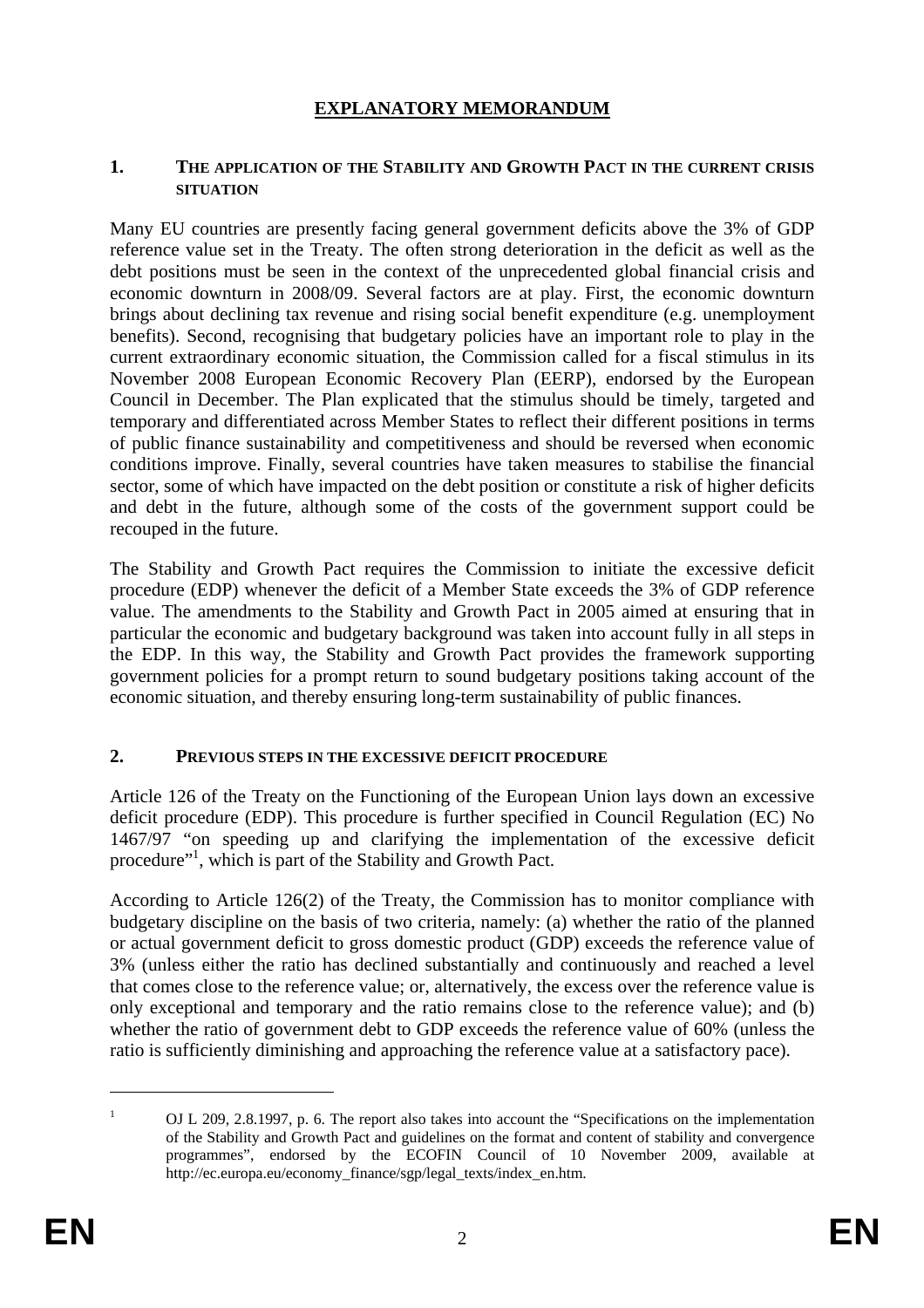Article 126(3) stipulates that, if a Member State does not fulfil the requirements under one or both of these criteria, the Commission has to prepare a report. This report also has to "take into account whether the government deficit exceeds government investment expenditure and take into account all other relevant factors, including the medium-term economic and budgetary position of the Member State".

On the basis of the data notified by the Cypriot authorities in March  $2010<sup>2</sup>$  and taking into account the Commission services' spring 2010 forecast, the Commission adopted a report under Article 126(3) for Cyprus on  $12$  May 2010<sup>3</sup>.

Subsequently, and in accordance with Article 126(4), the Economic and Financial Committee formulated an opinion on the Commission report on 27 May 2010.

### **3. THE EXISTENCE OF AN EXCESSIVE DEFICIT**

According to data notified by the Cypriot authorities in April 2010, the general government deficit in Cyprus reached 6.1% of GDP in 2009, thus exceeding the 3% of GDP reference value. The Commission report under Article 126(3) considered that the deficit was not close to the 3% of GDP reference value and that the excess over the reference value can be qualified as exceptional within the meaning of the Treaty and the Stability and Growth Pact. In particular, it results from a severe economic downturn in the sense of the Treaty and the Stability and Growth Pact. According to the Commission services' 2010 spring forecast, real GDP in Cyprus is projected to shrink further, although to a lesser extent, by almost ½% in 2010 compared with 1¾% in 2009.However, the planned excess over the reference value cannot be considered temporary. According to the Commission services' spring 2010 forecast, the budgetary deficit is projected to reach about 7¾% of GDP in 2011 on a no-policy change basis. The deficit criterion in the Treaty is not fulfilled.

According to data notified by the Cypriot authorities in April 2010, the general government gross debt remains below the 60% of GDP reference value and stood at 56.2% of GDP in 2009. For 2010, Cyprus notified a planned debt of 62% of GDP, thus exceeding 60% of GDP Treaty reference value. The Commission services' spring 2010 forecast projects debt to rise to 62.3% of GDP in 2010 and further to 67.6% in 2011 on the back of a deteriorated primary balance. In view of these trends, the debt ratio cannot be considered as diminishing sufficiently and approaching the reference value at a satisfactory pace within the meaning of the Treaty and the Stability and Growth Pact. The debt criterion in the Treaty is not fulfilled.

In line with the provisions in the Treaty and the Stability and Growth Pact, the Commission also analysed in its report "relevant factors". According to the Stability and Growth Pact, these can only be taken into account in the steps leading to the decision on the existence of an excessive deficit if the deficit satisfies the double condition of closeness and temporariness. In the case of Cyprus, the double condition is not met. Considered on their own merit, the relevant factors in the current case on balance present a mixed picture.

1

<sup>2</sup> According to Council Regulation (EC) No 479/2009, Member States have to report to the Commission, twice a year, their planned and actual government deficit and debt levels. The most recent notification of Cyprus can be found at:

[http://epp.eurostat.ec.europa.eu/portal/page/portal/government\\_finance\\_statistics/excessive\\_deficit/edp\\_](http://epp.eurostat.ec.europa.eu/portal/page/portal/government_finance_statistics/excessive_deficit/edp_notification_tables) notification\_tables.

All EDP-related documents for Cyprus can be found at the following website: [http://ec.europa.eu/economy\\_finance/sgp/deficit/countries/index\\_en.htm.](http://ec.europa.eu/economy_finance/sgp/deficit/countries/index_en.htm)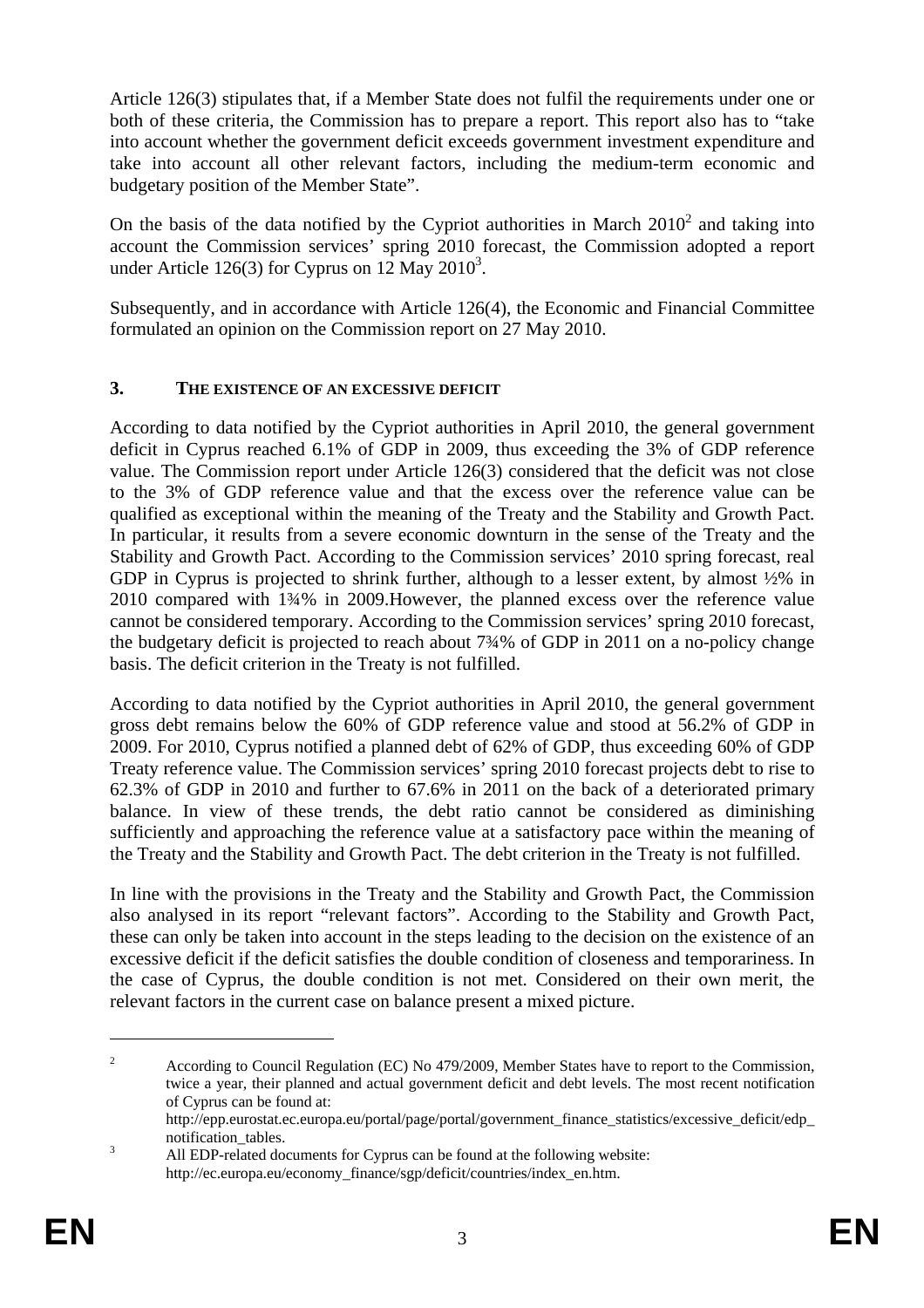The opinion of the Economic and Financial Committee in accordance with Article 126(4) of the Treaty is consistent with the assessment in the Commission report under Article 126(3).

The Commission, having taken into account its report under Article 126(3) and the opinion of the Economic and Financial Committee under Article 126(4), is of the opinion that an excessive deficit exists in Cyprus. This opinion, adopted by the Commission on [15 June 2010], is herewith addressed to the Council according to Article 126(5). The Commission proposes that the Council shall decide accordingly, in conformity with Article 126(6). In addition, the Commission is submitting to the Council a recommendation for a Council Recommendation to be addressed to Cyprus with a view to bringing the situation of an excessive deficit to an end according to Article 126(7).

# **4. RECOMMENDATIONS TO END THE EXCESSIVE DEFICIT SITUATION**

According to Article 3(4) of Council Regulation (EC) No 1467/97, the Council recommendation under Article 126(7) has to establish a deadline of six months at most for effective action to be taken by the Member State concerned as well as a deadline for the correction of the excessive deficit, which "should be completed in the year following its identification unless there are special circumstances". Article 2(6) of the Regulation implies that the "relevant factors" considered in the Commission report under Article 126(3) of the Treaty have to be taken into account in deciding whether special circumstances exist. Article 3(4) of the Regulation specifies that the Council has to recommend that the Member State achieves a "minimum annual improvement of at least 0.5% of GDP as a benchmark, in its cyclically adjusted balance net of one-off and temporary measures, in order to ensure the correction of the excessive deficit within the deadline set in the recommendation".

Special circumstances, which are relevant for the greater flexibility in the application of the EDP introduced with the 2005 reform of the Stability and Growth Pact, are deemed to exist in the case of Cyprus. In 2009, for the first time in 35 years, economic activity contracted, by 1¾%. The recession reflected the significant fall in domestic demand and an adverse external environment. In particular, high household indebtedness together with tighter lending conditions, a worsening labour market outlook and negative confidence effects led to a decline in private consumption. In parallel, investment recorded a strong correction, amidst a fall in foreign demand for housing, low capacity utilisation and the restructuring of corporate balance sheets. Moreover, export of goods and services, especially tourism, plummeted as a consequence of the financial crisis and the global slowdown, in particular the much lower growth prospects of the main trading partners (Euro Area, United Kingdom, Russia). The deficit in 2009 is a consequence of both the economic downturn and the stimulus measures taken in line with the EERP by the Cypriot authorities.

Against this background, it is appropriate to consider the correction of the excessive deficit in a medium-term framework with a deadline for the correction of 2012. Recognising that the deterioration of the Cypriot budgetary position in 2009 resulted from measures taken in response to the crisis, amounting to about 1½% of GDP annually in 2009 and in 2010, which was an appropriate response in line with the European Economic Recovery Plan, and the free play of automatic stabilisers, the Cypriot authorities should strengthen the fiscal strategy in 2010 with measures to control current expenditure. In particular, in view of the domestic and external economic imbalances, a credible and sustainable adjustment path would require the Cypriot authorities to ensure an average annual structural adjustment of 1¾ percentage points of GDP over the period 2010-2012. It would also require the Cypriot authorities to specify the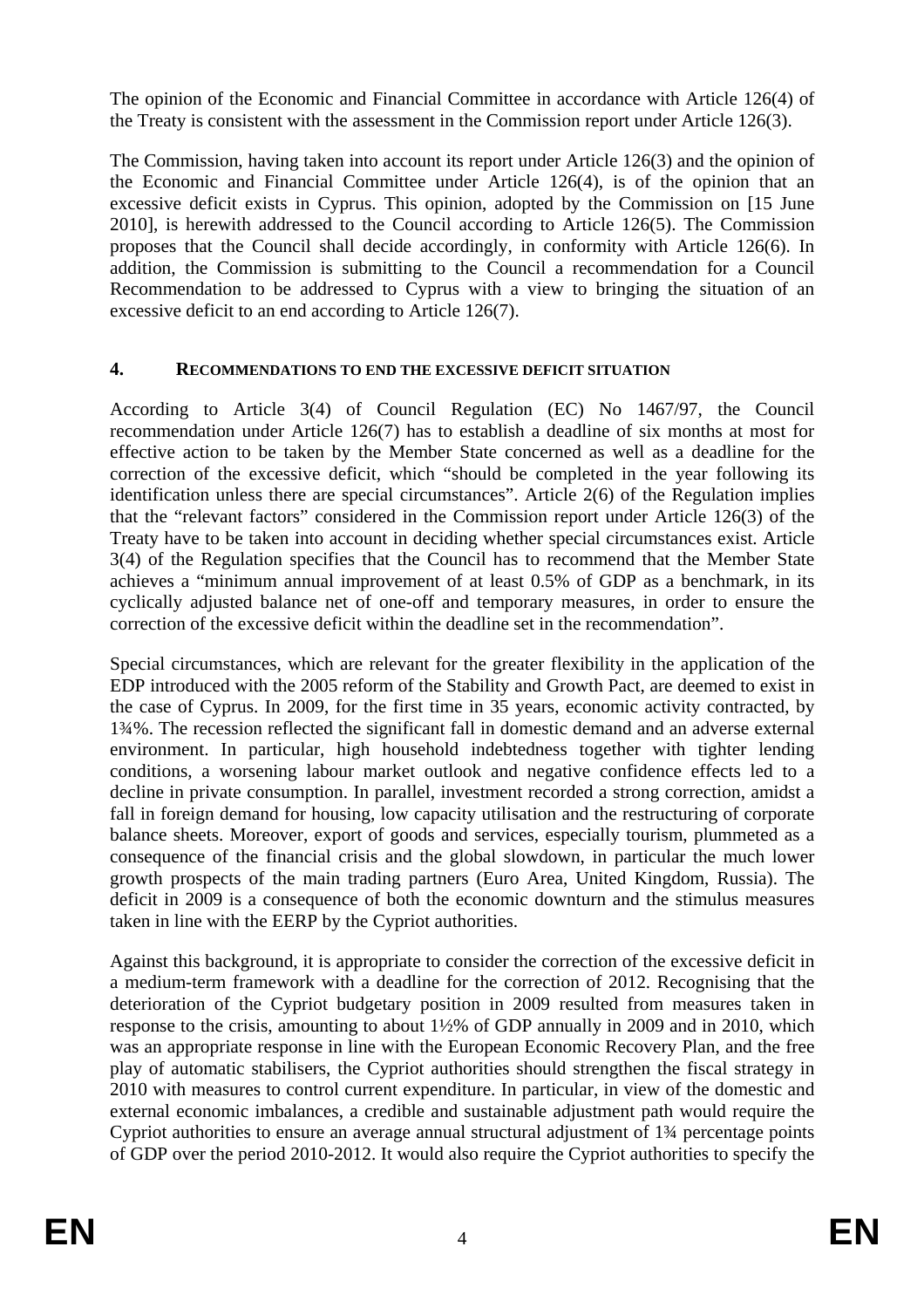measures that are necessary to achieve the correction of the excessive deficit by 2012, to ensure a swift reduction of the gross debt ratio below the reference value and accelerate the reduction of the deficit if economic or budgetary conditions turn out better than currently expected. In this context, the timely implementation of a medium-term budgetary framework would be critical for a successful and lasting consolidation of the public finances. Furthermore, given that the long-term budgetary impact of ageing in Cyprus is significantly above the EU average, mainly as a result of a relatively high increase in pension expenditure, measures are needed to improve the long-term sustainability of public finances.

Enhanced surveillance under the EDP, which seems necessary in view also of the deadline for the correction of the excessive deficit, will require regular and timely monitoring of the progress made in the implementation of the fiscal consolidation strategy to ensure the correction of the excessive deficit. In this context, a separate chapter in the forthcoming updates of Cyprus' stability programme could usefully be devoted to this issue.

|                                                      |                     | 2007 | 2008   | 2009   | 2010   | 2011   | 2012   | 2013   |
|------------------------------------------------------|---------------------|------|--------|--------|--------|--------|--------|--------|
| <b>Real GDP</b><br>(% change)                        | COM spring 2010     | 5.1  | 3.6    | $-1.7$ | $-0.4$ | 1.3    | n.a.   | n.a.   |
|                                                      | SP Apr 2010         | 5.1  | 3.6    | $-1.7$ | 0.5    | 1.5    | 3.0    | 3.2    |
| Output $\text{gap}^1$<br>(% of potential GDP)        | COM spring $2010^2$ | 2.4  | 3.4    | $-0.7$ | $-2.1$ | $-1.6$ | n.a.   | n.a.   |
|                                                      | SP Apr $2010^3$     | 1.9  | 2.9    | $-1.3$ | $-2.4$ | $-2.5$ | $-1.6$ | $-0.5$ |
| General government balance<br>% of GDP               | COM spring 2010     | 3.4  | 0.9    | $-6.1$ | $-7.1$ | $-7.7$ | n.a.   | n.a.   |
|                                                      | SP Apr 2010         | 3.4  | 0.9    | $-6.1$ | $-6.0$ | $-4.5$ | $-3.4$ | $-2.5$ |
| Primary balance<br>$(% \mathcal{L}_{0}$ (% of GDP)   | COM spring 2010     | 6.4  | 3.7    | $-3.6$ | $-4.4$ | $-4.8$ | n.a.   | n.a.   |
|                                                      | SP Apr 2010         | 6.4  | 3.7    | $-3.6$ | $-3.7$ | $-2.1$ | $-1.0$ | 0.1    |
| Cyclically-adjusted balance <sup>1</sup><br>% of GDP | COM spring 2010     | 2.5  | $-0.4$ | $-5.8$ | $-6.3$ | $-7.1$ | n.a.   | n.a.   |
|                                                      | SP Apr 2010         | 2.6  | $-0.2$ | $-5.6$ | $-5.2$ | $-3.6$ | $-2.9$ | $-2.3$ |
| Structural balance <sup>4</sup><br>% of GDP          | COM spring 2010     | 2.5  | $-0.4$ | $-5.8$ | $-6.3$ | $-7.1$ | n.a.   | n.a.   |
|                                                      | SP Apr 2010         | 2.6  | $-0.2$ | $-5.6$ | $-5.2$ | $-3.6$ | $-2.9$ | $-2.3$ |
| Government gross debt<br>% of GDP                    | COM spring 2010     | 58.3 | 48.4   | 56.2   | 62.3   | 67.6   | n.a.   | n.a.   |
|                                                      | SP Apr $2010^5$     | 58.3 | 48.4   | 56.2   | 61.0   | 63.2   | 63.1   | 62.3   |

**Comparison of key macroeconomic and budgetary projections** 

Notes:<br> $\frac{1}{1}$  Output gaps and cyclically-adjusted balances from the programmes as recalculated by Commission services on the basis of the information in the programmes.

<sup>2</sup> Based on estimated potential growth of 2.0%, 2.8%, 2.8%, 2.8% and 2.8% respectively in the period 2009-2013.

3 Based on estimated potential growth of 2.5%, 1.6%, 1.6%, 2.0% and 2.2% respectively in the period 2009-2013.

4 Cyclically-adjusted balance excluding one-off and other temporary measures. One-off and other temporary measures are 0.1% in years 2010, 2011 and 2012 (all deficit reducing) according to the most recent programme. There are no one-off and other temporary measures in the Commission services' spring 2010 forecast.

<sup>5</sup> For 2010, Cyprus notified a planned debt of 62% of GDP, thus exceeding 60% of GDP Treaty reference value. The April 2010 stability programme plans a slightly lower figure (61%) and foresees a further increase to 63.2% of GDP in 2011.

*Source:* 

*Stability programme (SP); Commission services' spring 2010 forecasts (COM); Commission services' calculations.*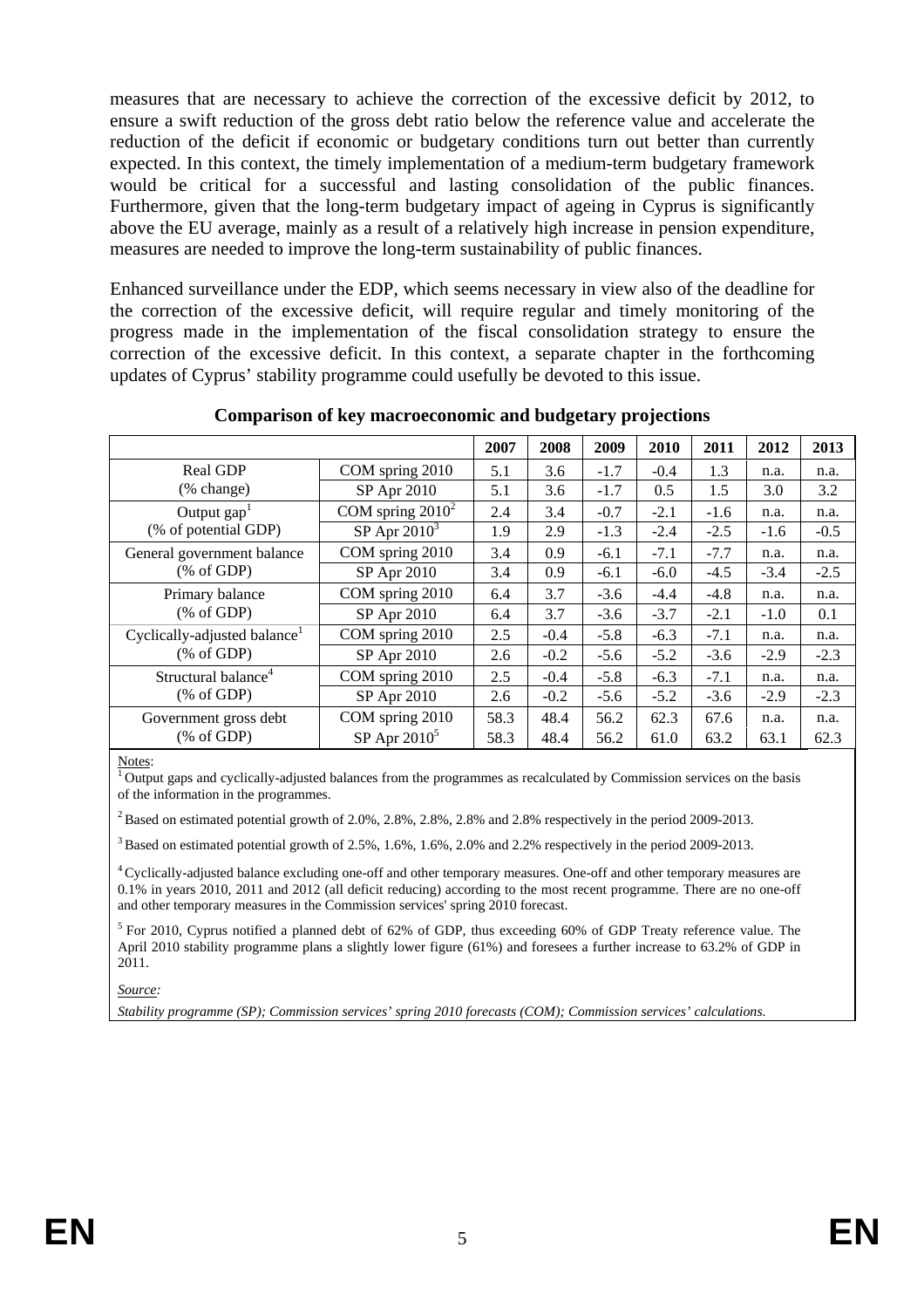### Proposal for a

### **COUNCIL DECISION**

#### **on the existence of an excessive deficit in Cyprus**

#### THE COUNCIL OF THE EUROPEAN UNION,

Having regard to the Treaty on the Functioning of the European Union, and in particular Article 126(6) thereof,

Having regard to the proposal from the European Commission,

Having regard to the observations made by Cyprus,

Whereas:

- (1) According to Article 126 of the Treaty on the Functioning of the European Union Member States shall avoid excessive government deficits.
- (2) The Stability and Growth Pact is based on the objective of sound government finances as a means of strengthening the conditions for price stability and for strong sustainable growth conducive to employment creation.
- (3) The excessive deficit procedure (EDP) under Article 126 of the Treaty, as clarified by Council Regulation (EC) No 1467/97 on speeding up and clarifying the implementation of the excessive deficit procedure<sup>4</sup> (which is part of the Stability and Growth Pact), provides for a decision on the existence of an excessive deficit. The Protocol on the excessive deficit procedure annexed to the Treaty sets out further provisions relating to the implementation of the EDP. Council Regulation (EC) No  $479/2009<sup>5</sup>$  lays down detailed rules and definitions for the application of the provision of the said Protocol.
- (4) The 2005 reform of the Stability and Growth Pact sought to strengthen its effectiveness and economic underpinnings as well as to safeguard the sustainability of the public finances in the long run. It aimed at ensuring that in particular the economic and budgetary background was taken into account fully in all steps in the EDP. In this way, the Stability and Growth Pact provides the framework supporting government policies for a prompt return to sound budgetary positions taking account of the economic situation.
- (5) Article 126(5) of the Treaty requires the Commission to address an opinion to the Council if the Commission considers that an excessive deficit in a Member State exists or may occur. Having taken into account its report in accordance with Article 126(3)

<u>.</u>

<sup>4</sup> OJ L 209, 2.8.1997, p. 6.

<sup>5</sup> OJ L 145, 10.6.2009, p. 1.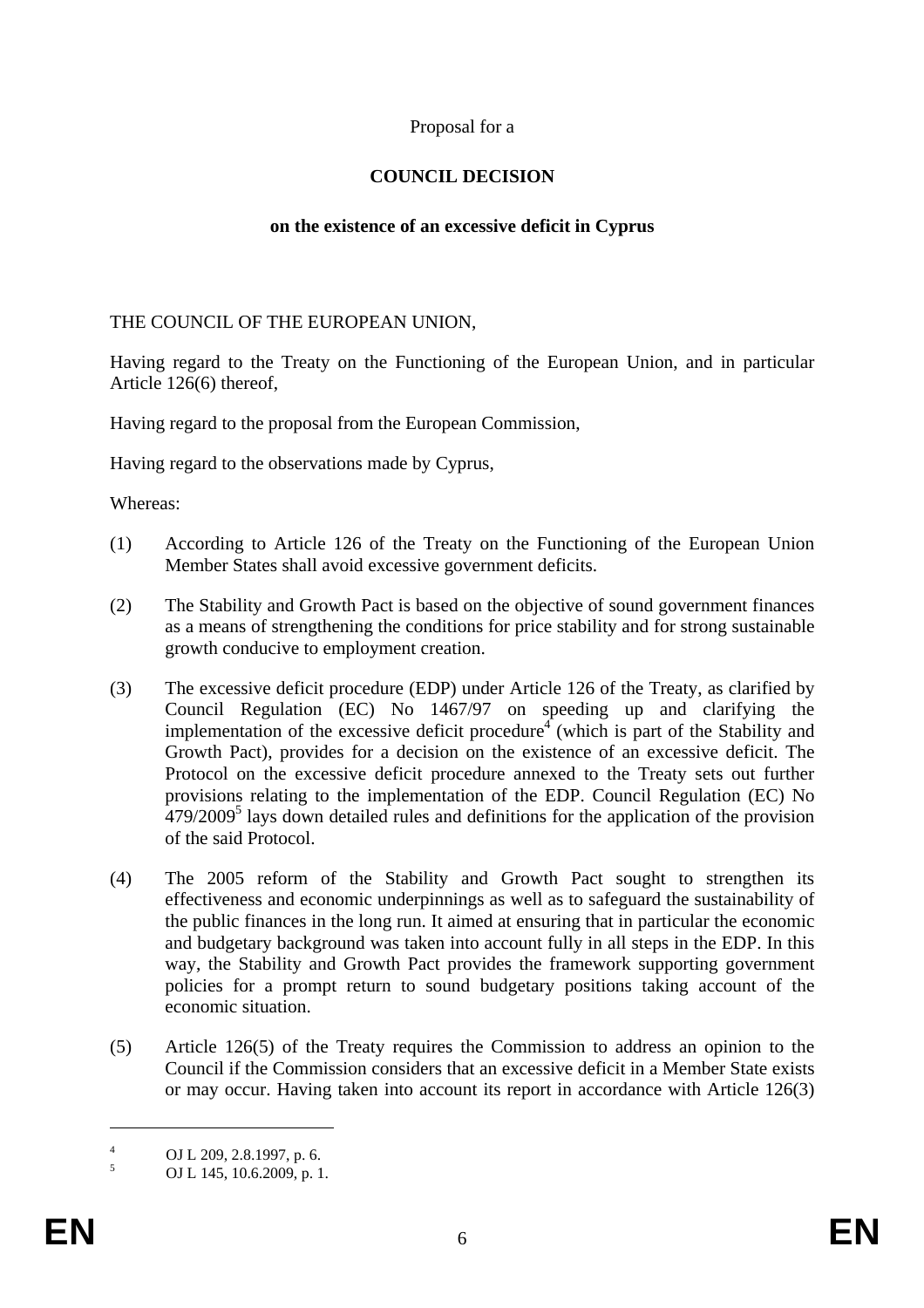and having regard to the opinion of the Economic and Financial Committee in accordance with Article 126(4), the Commission concluded that an excessive deficit exists in Cyprus. The Commission therefore addressed such an opinion to the Council in respect of Cyprus on 15 June  $2010^6$ .

- (6) Article 126(6) of the Treaty states that the Council should consider any observations which the Member State concerned may wish to make before deciding, after an overall assessment, whether an excessive deficit exists. In the case of Cyprus, this overall assessment leads to the following conclusions.
- (7) According to data notified by the Cypriot authorities in April 2010, the general government deficit in Cyprus reached 6.1% of GDP in 2009, thus exceeding the 3% of GDP reference value. The deficit was not close to the 3% of GDP reference value, but the excess over the reference value can be qualified as exceptional within the meaning of the Treaty and the Stability and Growth Pact. In particular, it results from a severe economic downturn in the sense of the Treaty and the Stability and Growth Pact. According to the Commission services' 2010 spring forecast, real GDP in Cyprus is projected to shrink further, although to a lesser extent, by almost ½% in 2010 compared with 1¾% in 2009. However, the planned excess over the reference value cannot be considered temporary. According to the Commission services' spring 2010 forecast, the budgetary deficit would reach about 7¾% of GDP in 2011 on a no-policy change basis. The deficit criterion in the Treaty is not fulfilled.
- (8) According to data notified by the Cypriot authorities in April 2010, the general government gross debt remains below the 60% of GDP reference value and stood at 56.2% of GDP in 2009. For 2010, Cyprus notified a planned debt of 62% of GDP, thus exceeding 60% of GDP Treaty reference value. The Commission services' spring 2010 forecast projects debt to rise further to 62.3% of GDP in 2010 and 67.6% in 2011 on the back of a deteriorated primary balance. In view of these trends, the debt ratio cannot be considered as diminishing sufficiently and approaching the reference value at a satisfactory pace within the meaning of the Treaty and the Stability and Growth Pact. The debt criterion in the Treaty is not fulfilled.
- (9) According to Article 2(4) of Council Regulation (EC) No 1467/97, "relevant factors" can only be taken into account in the steps leading to the Council decision on the existence of an excessive deficit in accordance with Article 126(6) if the double condition - that the deficit remains close to the reference value and that its excess over the reference value is temporary - is fully met. In the case of Cyprus, this double condition is not met. Therefore, relevant factors are not taken into account in the steps leading to this decision.

<u>.</u> 6

All EDP-related documents for Cyprus can be found at the following website: [http://ec.europa.eu/economy\\_finance/sgp/deficit/countries/index\\_en.htm.](http://ec.europa.eu/economy_finance/sgp/deficit/countries/index_en.htm)